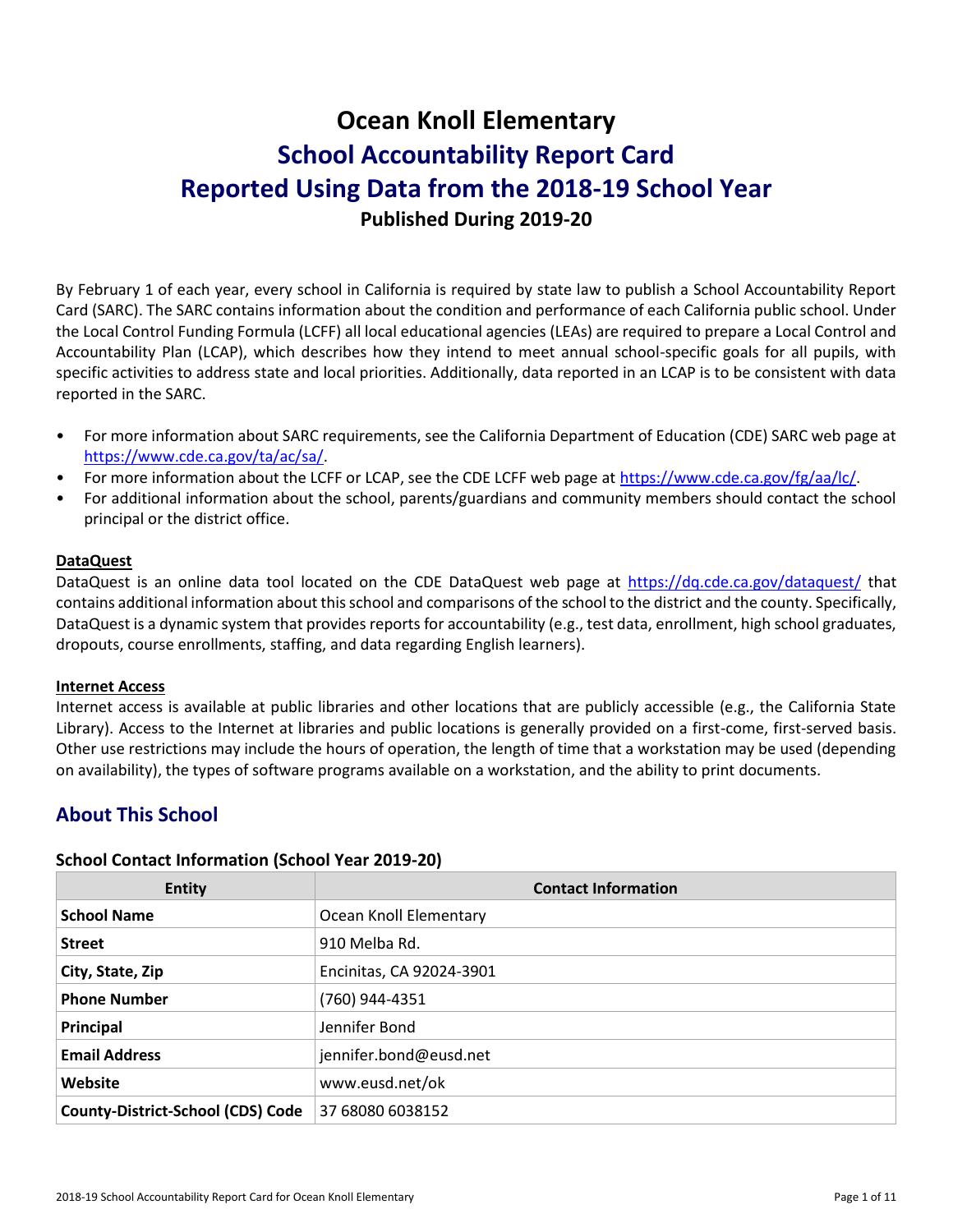| <b>Entity</b>        | <b>Contact Information</b>                        |
|----------------------|---------------------------------------------------|
| <b>District Name</b> | <b>Encinitas Union Elementary School District</b> |
| <b>Phone Number</b>  | 760.944.4300                                      |
| Superintendent       | Andrée Grey                                       |
| <b>Email Address</b> | Andrée.Grey@eusd.net                              |
| Website              | www.eusd.net/pages/default.aspx                   |

## **School Description and Mission Statement (School Year 2019-20)**

Ocean Knoll Elementary is an award-winning public school in Encinitas, California that has served multiple generations of kindergarten through sixth grade children since 1959. Ocean Knoll's International Baccalaureate Primary Years Program, authorized in 2013, provides our students an engaging education in which students master twenty-first century knowledge and skills through an academically challenging curriculum, requiring students to take initiative, research, organize and complete projects, and present their findings, preparing our children for critical thinking, community service, and collegelevel coursework. see more

The mission of Ocean Knoll Elementary School is to meet the diverse needs of our students by fostering collaboration and innovation within our rigorous and personalized educational programs. Through inquiry, reflection and responsible action, Ocean Knoll's programs encourage students to become compassionate, life-long learners who think critically about their role as active citizens of a global community.

| <b>Grade Level</b>      | <b>Number of Students</b> |
|-------------------------|---------------------------|
| Kindergarten            | 95                        |
| Grade 1                 | 95                        |
| Grade 2                 | 91                        |
| Grade 3                 | 97                        |
| Grade 4                 | 122                       |
| Grade 5                 | 97                        |
| Grade 6                 | 79                        |
| <b>Total Enrollment</b> | 676                       |

## **Student Enrollment by Grade Level (School Year 2018-19)**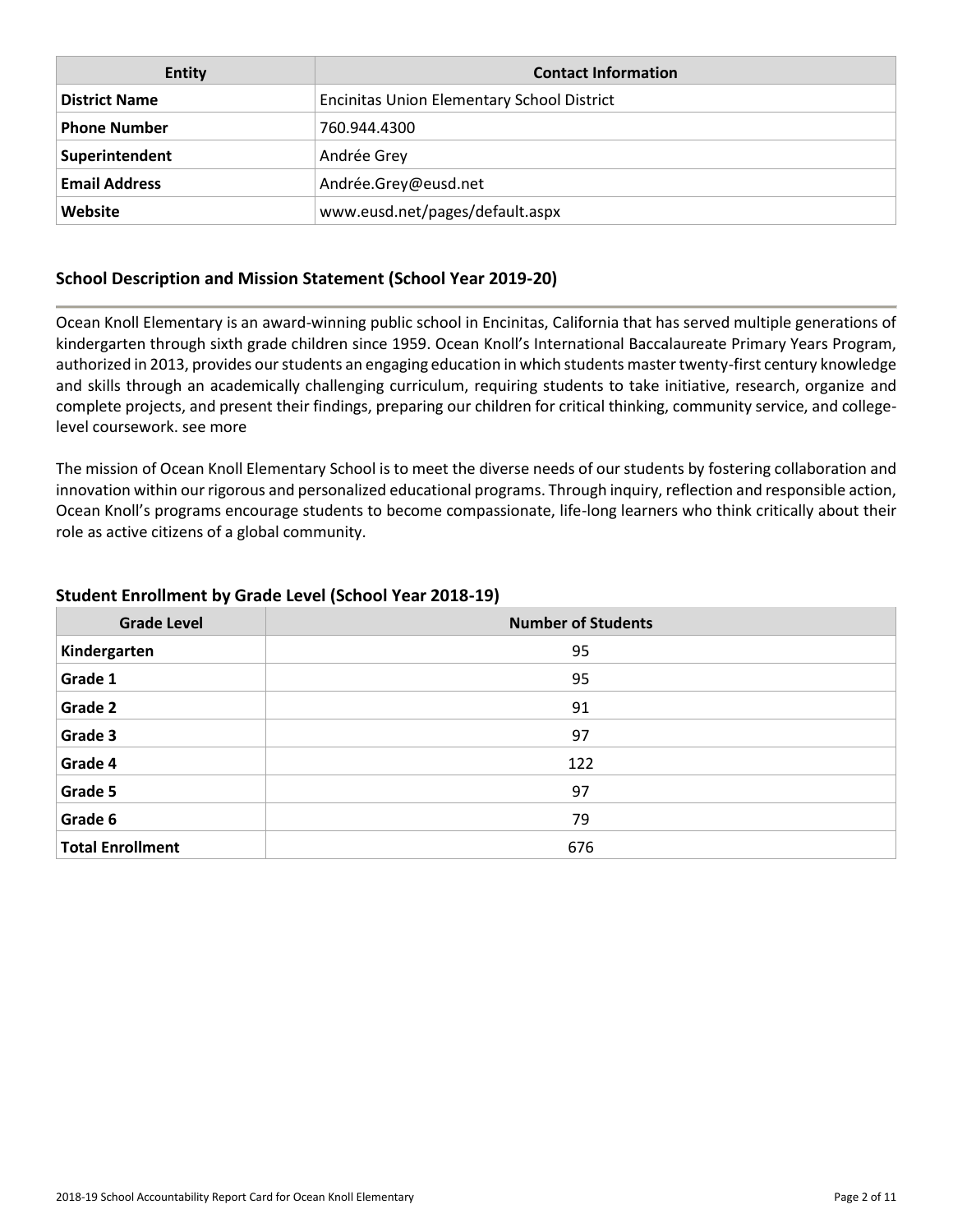# **Student Enrollment by Group (School Year 2018-19)**

| <b>Student Group</b>                       | <b>Percent of Total Enrollment</b> |
|--------------------------------------------|------------------------------------|
| <b>Black or African American</b>           | 0.6                                |
| American Indian or Alaska Native           | 0.3                                |
| Asian                                      | 2.4                                |
| <b>Filipino</b>                            | 0.7                                |
| <b>Hispanic or Latino</b>                  | 38.2                               |
| <b>Native Hawaiian or Pacific Islander</b> | 0.4                                |
| White                                      | 54.1                               |
| <b>Two or More Races</b>                   | 2.8                                |
| <b>Socioeconomically Disadvantaged</b>     | 33.3                               |
| <b>English Learners</b>                    | 21.2                               |
| <b>Students with Disabilities</b>          | 11.5                               |
| <b>Homeless</b>                            | 1                                  |

# **A. Conditions of Learning**

## **State Priority: Basic**

The SARC provides the following information relevant to the State priority: Basic (Priority 1):

- Degree to which teachers are appropriately assigned and fully credentialed in the subject area and for the pupils they are teaching;
- Pupils have access to standards-aligned instructional materials; and
- School facilities are maintained in good repair

## **Teacher Credentials**

| <b>Teachers</b>                                                    | School<br>2017-18 | <b>School</b><br>2018-19 | <b>School</b><br>2019-20 | <b>District</b><br>2019-20 |
|--------------------------------------------------------------------|-------------------|--------------------------|--------------------------|----------------------------|
| <b>With Full Credential</b>                                        | 27                | 27                       | 31                       | 250                        |
| <b>Without Full Credential</b>                                     | 0                 | 0                        |                          |                            |
| Teaching Outside Subject Area of Competence (with full credential) | 0                 |                          |                          |                            |

### **Teacher Misassignments and Vacant Teacher Positions**

| Indicator                                             | 2017-18 | 2018-19 | 2019-20 |
|-------------------------------------------------------|---------|---------|---------|
| <b>Misassignments of Teachers of English Learners</b> |         |         |         |
| Total Teacher Misassignments*                         |         |         |         |
| <b>Vacant Teacher Positions</b>                       |         |         |         |

Note: "Misassignments" refers to the number of positions filled by teachers who lack legal authorization to teach that grade level, subject area, student group, etc. \*Total Teacher Misassignments includes the number of Misassignments of Teachers of English Learners.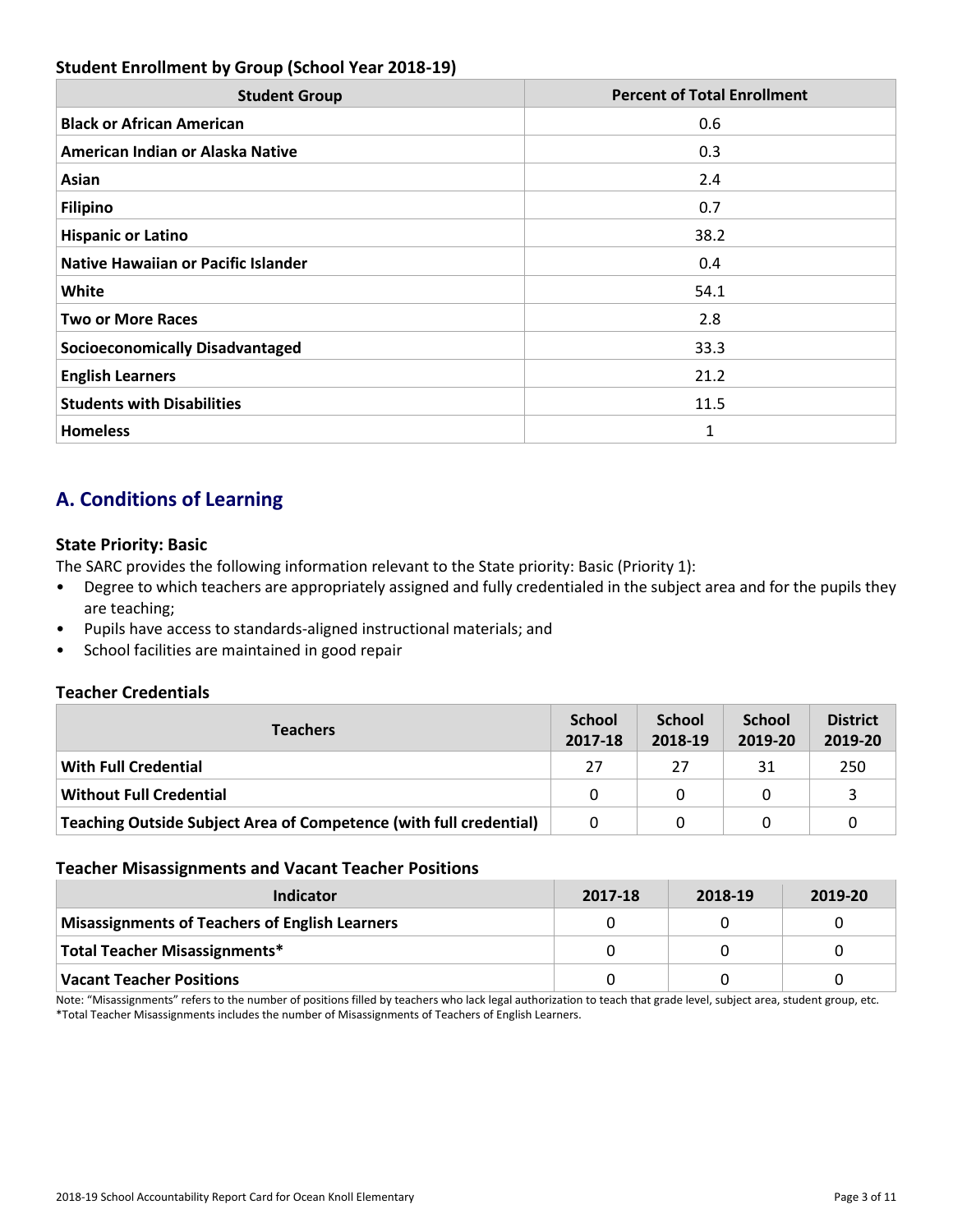### **Quality, Currency, Availability of Textbooks and Instructional Materials (School Year 2019-20)**

**Year and month in which data were collected:** September, 2019

| <b>Subject</b>                | <b>Textbooks and Other Instructional</b><br><b>Materials/year of Adoption</b> | <b>From Most</b><br>Recent<br><b>Adoption?</b> | <b>Percent Students</b><br><b>Lacking Own</b><br><b>Assigned Copy</b> |
|-------------------------------|-------------------------------------------------------------------------------|------------------------------------------------|-----------------------------------------------------------------------|
| <b>Reading/Language Arts</b>  | National Geographic/2017                                                      | Yes                                            | 0                                                                     |
| <b>Mathematics</b>            | Scott Foresman-Addison Wesley/2009                                            | Yes                                            | 0                                                                     |
| <b>Science</b>                | Houghton Mifflin/2007                                                         | Yes                                            | 0                                                                     |
| <b>History-Social Science</b> | Harcourt/2006                                                                 | Yes                                            | 0                                                                     |

### **School Facility Conditions and Planned Improvements (Most Recent Year)**

Ocean Knoll Elementary School provides a safe and clean environment for students, staff, and the community. School facilities are all up-to-date and provide adequate space for students and staff. The school was built in 1957 and currently includes a library, multi-purpose room, staff lounge, 29 permanent classrooms and two playgrounds. The auditorium remodel was completed in January 2007. In August 2010, the blacktop was repaired and resurfaced and the drainage was corrected on the campus lawn. For 2010-2011, the carpet was replaced in most of the classrooms. In 2011-2012 the four student restrooms were are equipped with hand air dryers as part of the district's Green Initiative. In 2016, all classrooms received new windows and furniture. Solatubes were also installed in all classrooms that year. Additionally, in 2016 the portable classrooms were removed and replaced with 8 permanent classrooms. A new black top play area and ball wall was also installed.

District maintenance supervisors are proactive and conduct inspections at school sites on a continual basis. Repairs necessary to keep the school in good repair and working order are completed in a timely manner. A work order process is used to ensure efficient service and that emergency repairs are given the highest priority. District maintenance has indicated that 100% of all toilets on school grounds are in working order.

### **School Facility Good Repair Status (Most Recent Year)**

Using the **most recently collected** FIT data (or equivalent), provide the following:

- Determination of repair status for systems listed
- Description of any needed maintenance to ensure good repair
- The year and month in which the data were collected
- The overall rating

#### **Year and month of the most recent FIT report:** March 1, 2019

| <b>System Inspected</b>                              | Rating | <b>Repair Needed and Action Taken or Planned</b> |
|------------------------------------------------------|--------|--------------------------------------------------|
| <b>Systems:</b> Gas Leaks,<br>Mechanical/HVAC, Sewer | Good   |                                                  |
| <b>Interior: Interior Surfaces</b>                   | Good   |                                                  |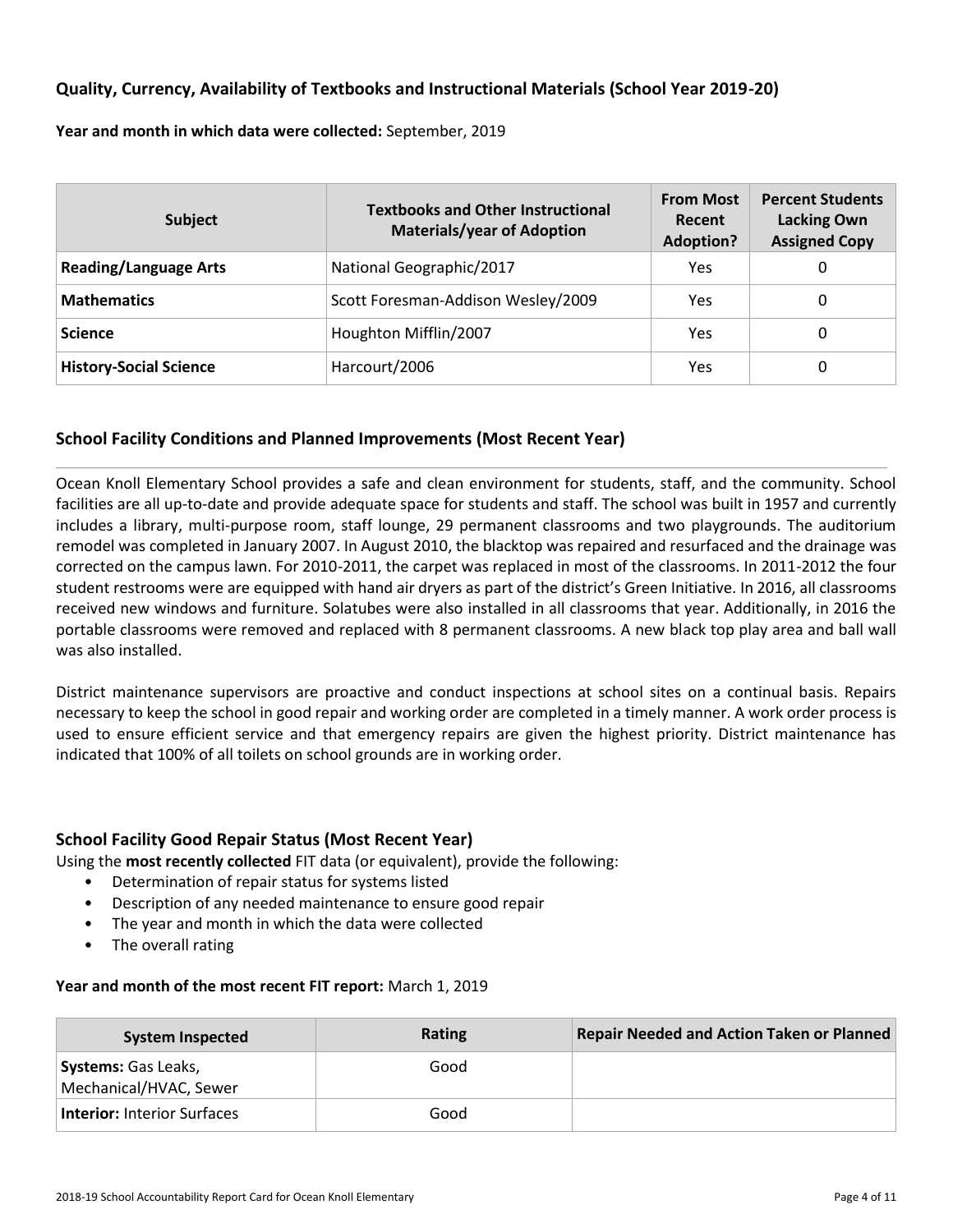| <b>System Inspected</b>                                                       | <b>Rating</b>    | <b>Repair Needed and Action Taken or Planned</b> |
|-------------------------------------------------------------------------------|------------------|--------------------------------------------------|
| <b>Cleanliness: Overall Cleanliness,</b><br>Pest/Vermin Infestation           | Good             |                                                  |
| <b>Electrical: Electrical</b>                                                 | Good             |                                                  |
| Restrooms/Fountains: Restrooms,<br>Sinks/Fountains                            | Good             |                                                  |
| Safety: Fire Safety, Hazardous<br><b>Materials</b>                            | Good             |                                                  |
| <b>Structural: Structural Damage,</b><br>Roofs                                | Good             |                                                  |
| <b>External: Playground/School</b><br>Grounds, Windows/<br>Doors/Gates/Fences | Good             |                                                  |
| <b>Overall Rating</b>                                                         | <b>Exemplary</b> |                                                  |

# **B. Pupil Outcomes**

## **State Priority: Pupil Achievement**

The SARC provides the following information relevant to the State priority: Pupil Achievement (Priority 4):

- **Statewide assessments** (i.e., California Assessment of Student Performance and Progress [CAASPP] System, which includes the Smarter Balanced Summative Assessments for students in the general education population and the California Alternate Assessments [CAAs] for English language arts/literacy [ELA] and mathematics given in grades three through eight and grade eleven. Only eligible students may participate in the administration of the CAAs. CAAs items are aligned with alternate achievement standards, which are linked with the Common Core State Standards [CCSS] for students with the most significant cognitive disabilities); and
- The percentage of students who have successfully completed courses that satisfy the requirements for entrance to the University of California and the California State University, or career technical education sequences or programs of study.

# **CAASPP Test Results in ELA and Mathematics for All Students Grades Three through Eight and Grade Eleven Percentage of Students Meeting or Exceeding the State Standard**

| <b>Subject</b>                                                                | <b>School</b><br>2017-18 | <b>School</b><br>2018-19 | <b>District</b><br>2017-18 | <b>District</b><br>2018-19 | <b>State</b><br>2017-18 | <b>State</b><br>2018-19 |
|-------------------------------------------------------------------------------|--------------------------|--------------------------|----------------------------|----------------------------|-------------------------|-------------------------|
| <b>English Language Arts/Literacy</b><br>$\left($ grades 3-8 and 11 $\right)$ | 68                       | 71                       | 75                         | 75                         | 50                      | 50                      |
| <b>Mathematics</b><br>$\left($ grades 3-8 and 11 $\right)$                    | 67                       | 67                       | 71                         | 71                         | 38                      | 39                      |

Note: Percentages are not calculated when the number of students tested is ten or less, either because the number of students in this category is too small for statistical accuracy or to protect student privacy.

Note: ELA and mathematics test results include the Smarter Balanced Summative Assessment and the CAA. The "Percent Met or Exceeded" is calculated by taking the total number of students who met or exceeded the standard on the Smarter Balanced Summative Assessment plus the total number of students who met the standard (i.e., achieved Level 3-Alternate) on the CAAs divided by the total number of students who participated in both assessments.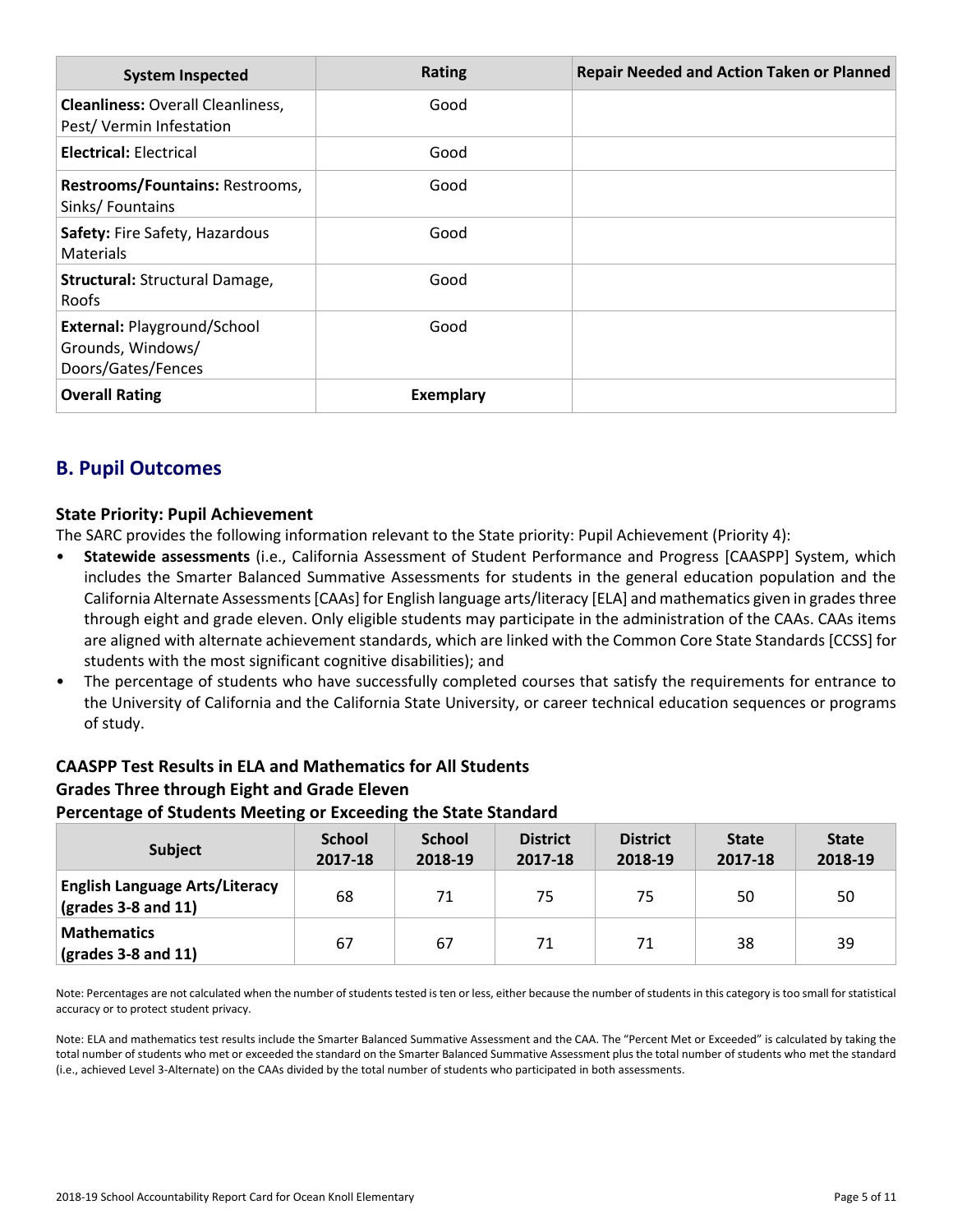# **CAASPP Test Results in ELA by Student Group Grades Three through Eight and Grade Eleven (School Year 2018-19)**

| <b>Student Group</b>                                 | <b>Total</b><br><b>Enrollment</b> | <b>Number</b><br><b>Tested</b> | <b>Percent</b><br><b>Tested</b> | <b>Percent</b><br><b>Not</b><br><b>Tested</b> | Percent<br>Met or<br><b>Exceeded</b> |
|------------------------------------------------------|-----------------------------------|--------------------------------|---------------------------------|-----------------------------------------------|--------------------------------------|
| <b>All Students</b>                                  | 395                               | 385                            | 97.47                           | 2.53                                          | 71.17                                |
| <b>Male</b>                                          | 203                               | 199                            | 98.03                           | 1.97                                          | 61.81                                |
| Female                                               | 192                               | 186                            | 96.88                           | 3.12                                          | 81.18                                |
| <b>Black or African American</b>                     | $\overline{\phantom{a}}$          | $\qquad \qquad -$              | $\overline{\phantom{a}}$        | $- -$                                         | $\qquad \qquad -$                    |
| American Indian or Alaska Native                     | $\overline{\phantom{a}}$          |                                | $\overline{\phantom{m}}$        | $-$                                           | $\qquad \qquad -$                    |
| <b>Asian</b>                                         | $-$                               | $\overline{\phantom{a}}$       | --                              | --                                            | --                                   |
| <b>Filipino</b>                                      | $\qquad \qquad -$                 | $\overline{a}$                 | $-$                             | $-$                                           | $\qquad \qquad -$                    |
| <b>Hispanic or Latino</b>                            | 155                               | 145                            | 93.55                           | 6.45                                          | 45.52                                |
| <b>Native Hawaiian or Pacific Islander</b>           | $-$                               | $\overline{\phantom{m}}$       | --                              | --                                            | $\overline{\phantom{a}}$             |
| White                                                | 211                               | 211                            | 100.00                          | 0.00                                          | 86.26                                |
| <b>Two or More Races</b>                             | 14                                | 14                             | 100.00                          | 0.00                                          | 92.86                                |
| <b>Socioeconomically Disadvantaged</b>               | 146                               | 136                            | 93.15                           | 6.85                                          | 41.91                                |
| <b>English Learners</b>                              | 106                               | 96                             | 90.57                           | 9.43                                          | 33.33                                |
| <b>Students with Disabilities</b>                    | 60                                | 58                             | 96.67                           | 3.33                                          | 29.31                                |
| <b>Students Receiving Migrant Education Services</b> |                                   |                                |                                 |                                               |                                      |
| <b>Foster Youth</b>                                  |                                   |                                |                                 |                                               |                                      |
| <b>Homeless</b>                                      | $-$                               |                                | $-$                             | --                                            | --                                   |

Note: ELA test results include the Smarter Balanced Summative Assessment and the CAA. The "Percent Met or Exceeded" is calculated by taking the total number of students who met or exceeded the standard on the Smarter Balanced Summative Assessment plus the total number of students who met the standard (i.e., achieved Level 3-Alternate) on the CAAs divided by the total number of students who participated in both assessments.

Note: Double dashes (--) appear in the table when the number of students is ten or less, either because the number of students in this category is too small for statistical accuracy or to protect student privacy.

Note: The number of students tested includes all students who participated in the test whether they received a score or not; however, the number of students tested is not the number that was used to calculate the achievement level percentages. The achievement level percentages are calculated using only students who received scores.

# **CAASPP Test Results in Mathematics by Student Group Grades Three through Eight and Grade Eleven (School Year 2018-19)**

| <b>Student Group</b> | <b>Total</b><br><b>Enrollment</b> | <b>Number</b><br><b>Tested</b> | Percent<br><b>Tested</b> | Percent<br><b>Not</b><br><b>Tested</b> | Percent<br>Met or<br><b>Exceeded</b> |
|----------------------|-----------------------------------|--------------------------------|--------------------------|----------------------------------------|--------------------------------------|
| <b>All Students</b>  | 395                               | 385                            | 97.47                    | 2.53                                   | 67.01                                |
| <b>Male</b>          | 203                               | 199                            | 98.03                    | 1.97                                   | 63.32                                |
| Female               | 192                               | 186                            | 96.88                    | 3.12                                   | 70.97                                |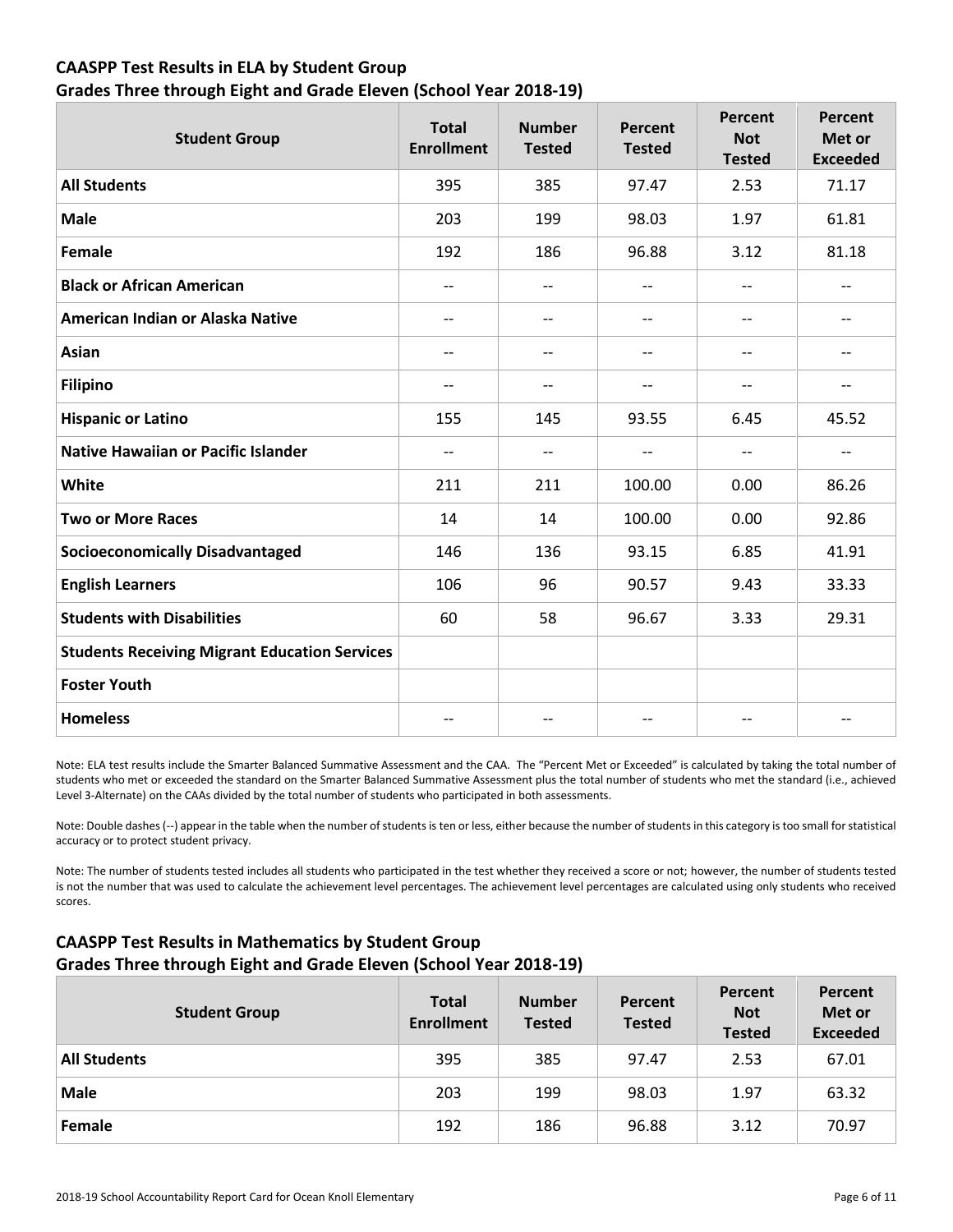| <b>Student Group</b>                                 | <b>Total</b><br><b>Enrollment</b> | <b>Number</b><br><b>Tested</b> | Percent<br><b>Tested</b> | <b>Percent</b><br><b>Not</b><br><b>Tested</b> | Percent<br>Met or<br><b>Exceeded</b> |
|------------------------------------------------------|-----------------------------------|--------------------------------|--------------------------|-----------------------------------------------|--------------------------------------|
| <b>Black or African American</b>                     | --                                |                                | $\overline{\phantom{a}}$ | --                                            | --                                   |
| American Indian or Alaska Native                     | $-$                               | $-$                            | $\overline{\phantom{a}}$ | $-$                                           | $- -$                                |
| Asian                                                | --                                |                                | $-$                      | --                                            |                                      |
| <b>Filipino</b>                                      | --                                |                                | $\overline{\phantom{a}}$ | --                                            | --                                   |
| <b>Hispanic or Latino</b>                            | 155                               | 145                            | 93.55                    | 6.45                                          | 42.07                                |
| <b>Native Hawaiian or Pacific Islander</b>           | --                                |                                | --                       | --                                            | --                                   |
| White                                                | 211                               | 211                            | 100.00                   | 0.00                                          | 81.52                                |
| <b>Two or More Races</b>                             | 14                                | 14                             | 100.00                   | 0.00                                          | 92.86                                |
| <b>Socioeconomically Disadvantaged</b>               | 146                               | 136                            | 93.15                    | 6.85                                          | 36.76                                |
| <b>English Learners</b>                              | 106                               | 96                             | 90.57                    | 9.43                                          | 31.25                                |
| <b>Students with Disabilities</b>                    | 60                                | 58                             | 96.67                    | 3.33                                          | 29.31                                |
| <b>Students Receiving Migrant Education Services</b> |                                   |                                |                          |                                               |                                      |
| <b>Foster Youth</b>                                  |                                   |                                |                          |                                               |                                      |
| <b>Homeless</b>                                      |                                   |                                | --                       |                                               |                                      |

Note: Mathematics test results include the Smarter Balanced Summative Assessment and the CAA. The "Percent Met or Exceeded" is calculated by taking the total number of students who met or exceeded the standard on the Smarter Balanced Summative Assessment plus the total number of students who met the standard (i.e., achieved Level 3-Alternate) on the CAAs divided by the total number of students who participated in both assessments.

Note: Double dashes (--) appear in the table when the number of students is ten or less, either because the number of students in this category is too small for statistical accuracy or to protect student privacy.

Note: The number of students tested includes all students who participated in the test whether they received a score or not; however, the number of students tested is not the number that was used to calculate the achievement level percentages. The achievement level percentages are calculated using only students who received scores.

### **CAASPP Test Results in Science for All Students Grades Five, Eight, and Ten Percentage of Students Meeting or Exceeding the State Standard**

| <b>Subject</b>                        | <b>School</b> | <b>School</b> | <b>District</b> | <b>District</b> | <b>State</b> | <b>State</b> |
|---------------------------------------|---------------|---------------|-----------------|-----------------|--------------|--------------|
|                                       | 2017-18       | 2018-19       | 2017-18         | 2018-19         | 2017-18      | 2018-19      |
| Science (grades 5, 8 and high school) | N/A           | N/A           | N/A             | N/A             | N/A          | N/A          |

Note: Cells with N/A values do not require data.

Note: This is a placeholder for the California Science Test (CAST) which was administered operationally during the 2018-19 school year. However, these data are not available for inclusion in the 2018-19 SARC posting due February 1, 2020. These data will be included in the 2019-20 SARC posting due February 1, 2021.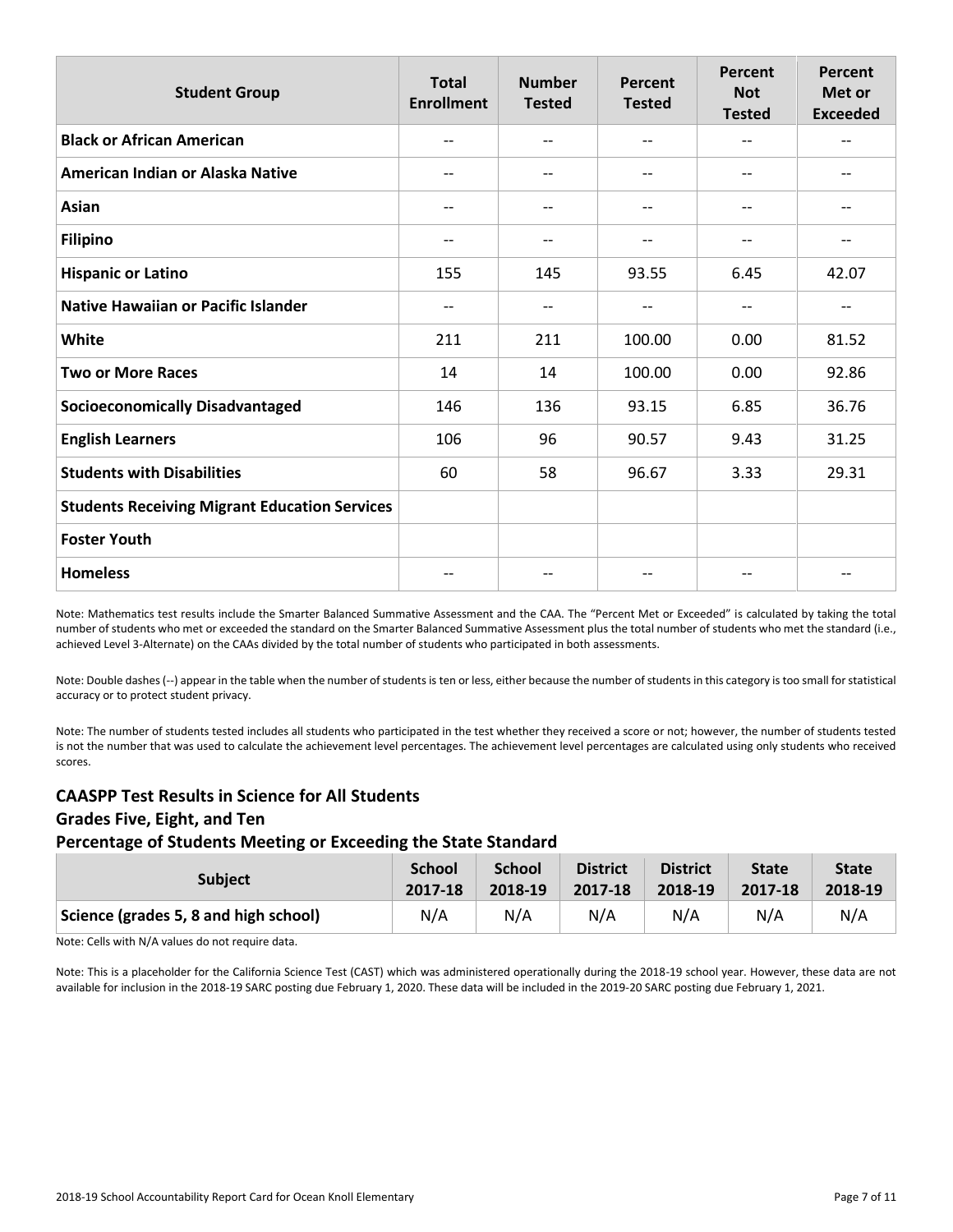# **State Priority: Other Pupil Outcomes**

The SARC provides the following information relevant to the State priority: Other Pupil Outcomes (Priority 8):

Pupil outcomes in the subject areas of physical education.

| Grade Level | <b>Percentage of Students</b> | <b>Percentage of Students</b> | <b>Percentage of Students</b> |
|-------------|-------------------------------|-------------------------------|-------------------------------|
|             | <b>Meeting Four of Six</b>    | <b>Meeting Five of Six</b>    | <b>Meeting Six of Six</b>     |
|             | <b>Fitness Standards</b>      | <b>Fitness Standards</b>      | <b>Fitness Standards</b>      |
|             | 13.4                          | 28.9                          | 44.3                          |

### **California Physical Fitness Test Results (School Year 2018-19)**

Note: Percentages are not calculated and double dashes (--) appear in the table when the number of students tested is ten or less, either because the number of students in this category is too small for statistical accuracy or to protect student privacy.

# **C. Engagement**

### **State Priority: Parental Involvement**

The SARC provides the following information relevant to the State priority: Parental Involvement (Priority 3):

• Efforts the school district makes to seek parent input in making decisions for the school district and each school site.

### **Opportunities for Parental Involvement (School Year 2019-20)**

Parents and the community are very supportive of the educational programs at Ocean Knoll Elementary School. Ocean Knoll's Parent Involvement Policy is reviewed annually during the Title 1 Parent Meeting and by the School Site Council. Numerous programs and activities are made possible by the generous contributions made by organizations and the fundraising activities sponsored by the PTA.

Ocean Knoll Elementary School offers a variety of events, programs, and activities throughout the school year for parents to become actively involved in their child's school and education. The following are activities, events or programs in which parents can become involved: Open House, Back-to-School Night, Parent Education Nights;, PTA, SSC, and ELAC meetings, Arts Ed, school garden, Fiesta, Holiday Sharing, Dol-Fun Days, Reading Counts, classroom speaking or volunteering; and lunchtime clubs and activitiesas well as district committees.

### **State Priority: School Climate**

The SARC provides the following information relevant to the State priority: School Climate (Priority 6):

- Pupil suspension rates;
- Pupil expulsion rates; and
- Other local measures on the sense of safety.

### **Suspensions and Expulsions**

| Rate              | <b>School</b><br>2016-17 | <b>School</b><br>2017-18 | <b>School</b><br>2018-19 | <b>District</b><br>2016-17 | <b>District</b><br>2017-18 | <b>District</b><br>2018-19 | <b>State</b><br>2016-17 | <b>State</b><br>$2017 - 18$ | <b>State</b><br>2018-19 |
|-------------------|--------------------------|--------------------------|--------------------------|----------------------------|----------------------------|----------------------------|-------------------------|-----------------------------|-------------------------|
| Suspensions       | 0.5                      | 0.1                      | 0.0                      | 0.3                        | 0.4                        | 0.2                        | 3.6                     | 3.5                         | 3.5                     |
| <b>Expulsions</b> | 0.0                      | 0.0                      | 0.0                      | 0.0                        | 0.0                        | 0.0                        | 0.1                     | 0.1                         |                         |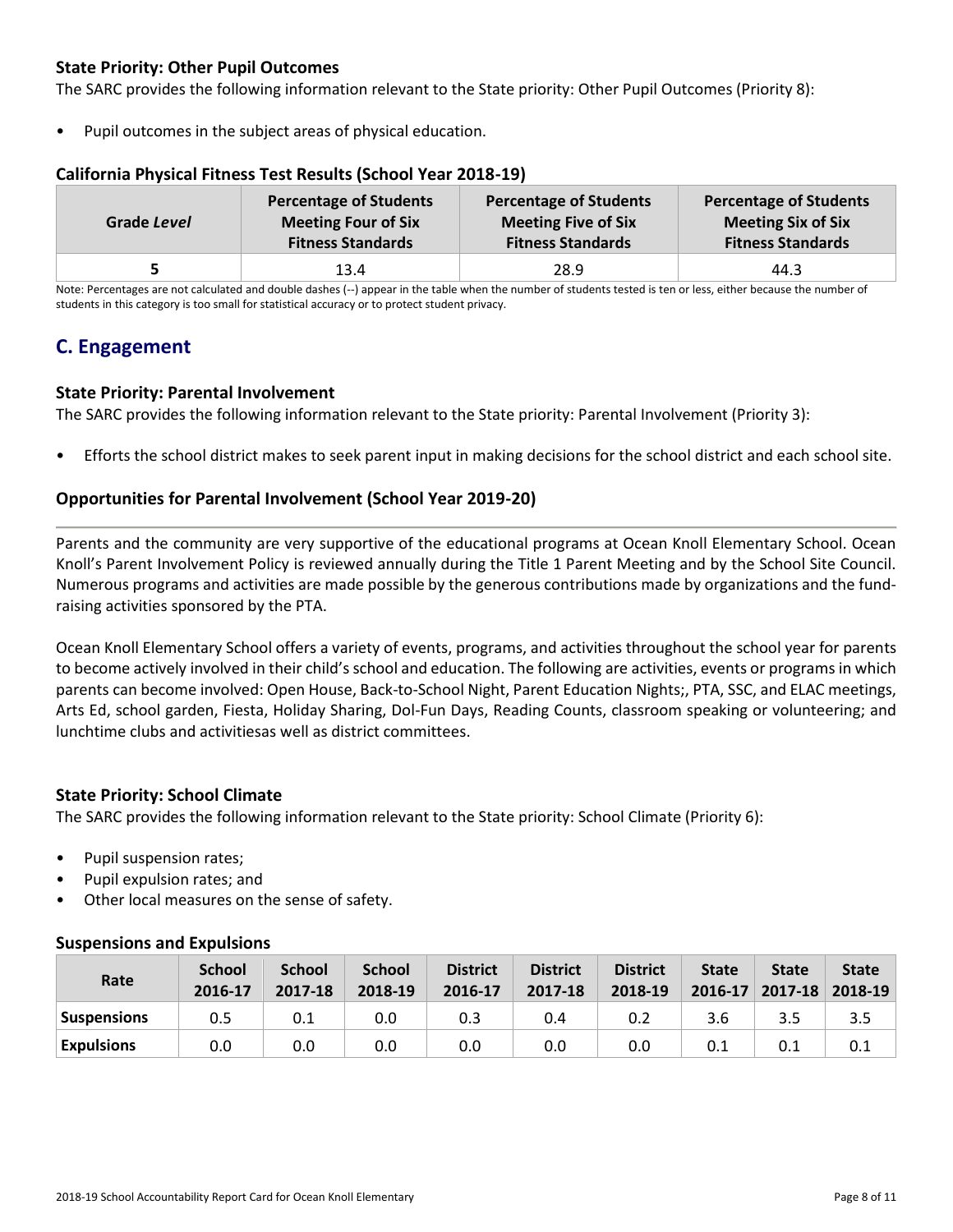# **School Safety Plan (School Year 2019-20)**

Maintaining a safe and orderly environment is essential to learning. The Comprehensive School Safety Plan (CSSP) is developed by Ocean Knoll Elementary in consultation with local law enforcement/Emergency Preparedness staff, School Site Council (SSC) and Administrative Services in order to comply with Senate Bill 187. It was most recently updated and reviewed in September 2019 and accepted by the Board of Trustees in November 2019.

The CSSP includes elements such as emergency plans and procedures, including the Run, Hide, Fight Model, the School Protection Evacuation Plan for Wildfire, school rules and school dress codes. Fire drills are conducted monthly, earthquake drills are held four times a year, and two lockdown exercise drills are practiced each year. All schools in the district are closed campuses, and visitors must immediately register in the school office before entering the campus. School access is monitored by administrators, teachers and other school staff.

# **D. Other SARC Information**

The information in this section is required to be in the SARC but is not included in the state priorities for LCFF.

| Grade<br>Level          | Average<br><b>Class</b><br><b>Size</b> | # of<br><b>Size</b><br>$1 - 20$ | # of<br><b>Size</b><br>21-32 | # of<br>Classes* Classes* Classes*<br><b>Size</b><br>$33+$ | 2016-17 2016-17 2016-17 2016-17 2017-18 2017-18 2017-18 2017-18 2017-18 2018-19 2018-19 2018-19 2018-19<br>Average<br><b>Class</b><br><b>Size</b> | # of<br><b>Size</b><br>$1 - 20$ | # of<br><b>Size</b><br>$21 - 32$ | # of<br> Classes* Classes* Classes* <br><b>Size</b><br>$33+$ | <b>Average</b><br><b>Class</b><br><b>Size</b> | # of<br> Classes* Classes* Classes*<br><b>Size</b><br>$1 - 20$ | # of<br><b>Size</b><br>21-32 | # of<br><b>Size</b><br>$33+$ |
|-------------------------|----------------------------------------|---------------------------------|------------------------------|------------------------------------------------------------|---------------------------------------------------------------------------------------------------------------------------------------------------|---------------------------------|----------------------------------|--------------------------------------------------------------|-----------------------------------------------|----------------------------------------------------------------|------------------------------|------------------------------|
| К                       | 24                                     |                                 | 4                            |                                                            | 23                                                                                                                                                |                                 | 4                                |                                                              | 24                                            |                                                                | 4                            |                              |
| $\mathbf{1}$            | 24                                     |                                 | 4                            |                                                            | 24                                                                                                                                                |                                 | 4                                |                                                              | 24                                            |                                                                | 4                            |                              |
| $\overline{2}$          | 24                                     |                                 | 5                            |                                                            | 24                                                                                                                                                |                                 | 4                                |                                                              | 23                                            |                                                                | 4                            |                              |
| $\overline{\mathbf{3}}$ | 23                                     |                                 | 4                            |                                                            | 24                                                                                                                                                |                                 | 5                                |                                                              | 24                                            |                                                                | 4                            |                              |
| 4                       | 29                                     |                                 | $\overline{2}$               |                                                            | 31                                                                                                                                                |                                 | 3                                |                                                              | 31                                            |                                                                | 4                            |                              |
| 5                       | 31                                     |                                 | 3                            |                                                            | 31                                                                                                                                                |                                 | 2                                |                                                              | 28                                            |                                                                | 3                            |                              |
| 6                       | 24                                     |                                 | 3                            |                                                            | 31                                                                                                                                                |                                 | 3                                |                                                              | 31                                            |                                                                | 3                            |                              |
| Other**                 |                                        |                                 |                              |                                                            |                                                                                                                                                   |                                 |                                  |                                                              |                                               |                                                                |                              |                              |

## **Average Class Size and Class Size Distribution (Elementary)**

\*Number of classes indicates how many classes fall into each size category (a range of total students per class). \*\* "Other" category is for multi-grade level classes.

### **Ratio of Academic Counselors to Pupils (School Year 2018-19)**

| Academic Counselors* | $\cdot$ |
|----------------------|---------|

\*One Full Time Equivalent (FTE) equals one staff member working full time; one FTE could also represent two staff members who each work 50 percent of full time.

### **Student Support Services Staff (School Year 2018-19)**

| <b>Title</b>                                                         | Number of FTE*<br><b>Assigned to School</b> |
|----------------------------------------------------------------------|---------------------------------------------|
| <b>Counselor (Academic, Social/Behavioral or Career Development)</b> |                                             |
| Library Media Teacher (Librarian)                                    |                                             |
| Library Media Services Staff (Paraprofessional)                      |                                             |
| Psychologist                                                         | 1.0                                         |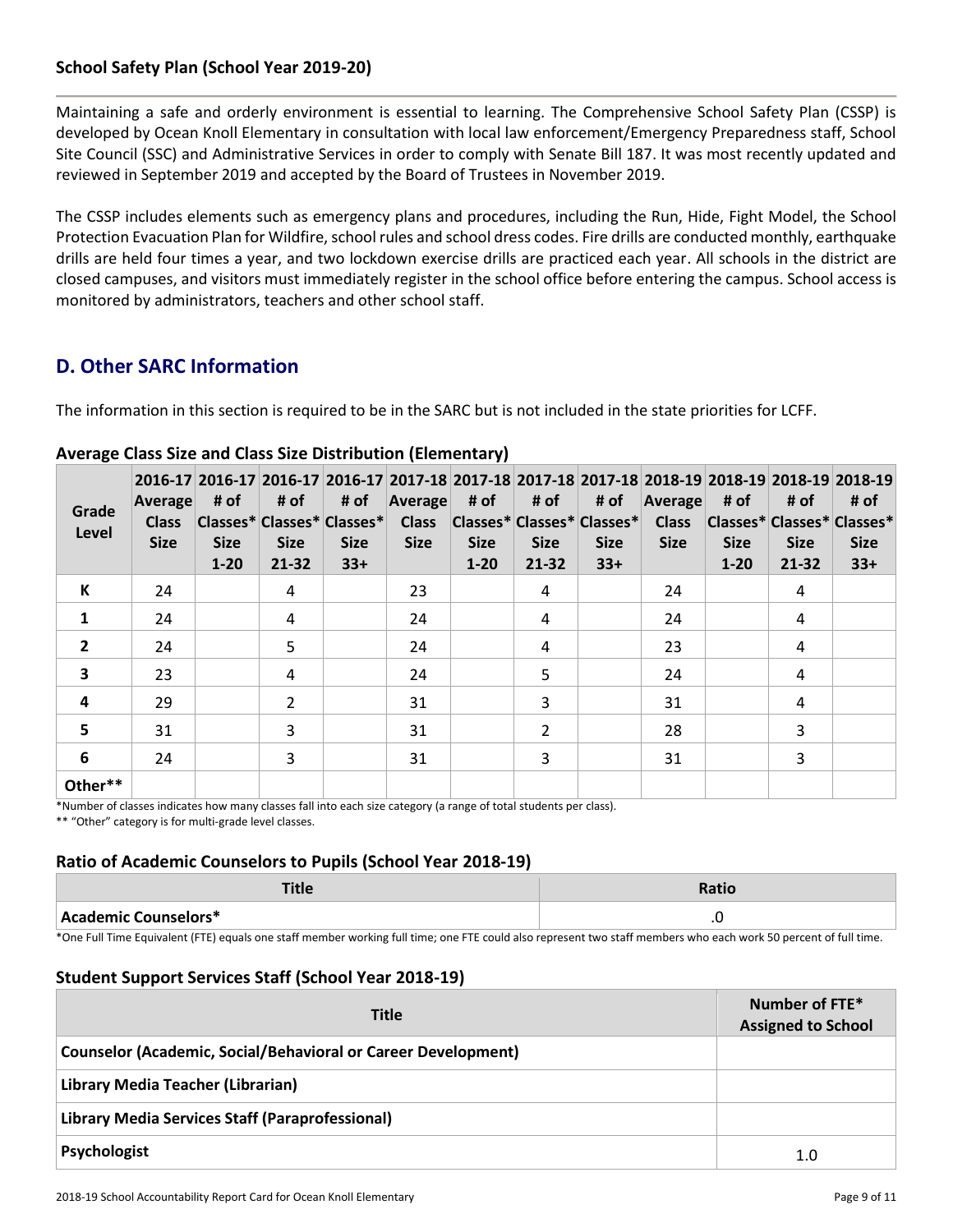| <b>Title</b>                              | Number of FTE*<br><b>Assigned to School</b> |
|-------------------------------------------|---------------------------------------------|
| <b>Social Worker</b>                      |                                             |
| Speech/Language/Hearing Specialist        | 1.0                                         |
| <b>Resource Specialist (non-teaching)</b> | 3.6                                         |

\*One Full Time Equivalent (FTE) equals one staff member working full time; one FTE could also represent two staff members who each work 50 percent of full time.

## **Expenditures Per Pupil and School Site Teacher Salaries (Fiscal Year 2017-18)**

| Level                                                | <b>Total</b><br><b>Expenditures</b><br><b>Per Pupil</b> | <b>Expenditures</b><br><b>Per Pupil</b><br>(Restricted) | <b>Expenditures</b><br><b>Per Pupil</b><br>(Unrestricted) | Average<br><b>Teacher</b><br><b>Salary</b> |
|------------------------------------------------------|---------------------------------------------------------|---------------------------------------------------------|-----------------------------------------------------------|--------------------------------------------|
| <b>School Site</b>                                   | \$15,995.18                                             | \$7,324.44                                              | \$8,670.74                                                | \$82,720.00                                |
| <b>District</b>                                      | N/A                                                     | N/A                                                     | \$8,580.00                                                | \$80,974.00                                |
| <b>Percent Difference - School Site and District</b> | N/A                                                     | N/A                                                     | 1.1                                                       | $-6.7$                                     |
| <b>State</b>                                         | N/A                                                     | N/A                                                     | \$7,506.64                                                | \$82,663.00                                |
| <b>Percent Difference - School Site and State</b>    | N/A                                                     | N/A                                                     | 24.5                                                      | $-8.3$                                     |

Note: Cells with N/A values do not require data.

**The California Department of Education issued guidance to LEAs on August 1, 2018, regarding how to calculate school-level per-pupil expenditures that will be reported on 2018-19 report cards.**

### **Types of Services Funded (Fiscal Year 2018-19)**

In addition to general fund State funding, Encinitas Union School District receives State and Federal categorical funding for special programs that include categorical, special education and support programs such as Special Education, Title I, Title II and Title III, where applicable, Mental Health and Instructional Materials.

### **Teacher and Administrative Salaries (Fiscal Year 2017-18)**

| Category                                             | <b>District</b><br>Amount | <b>State Average</b><br><b>For Districts</b><br>In Same Category |
|------------------------------------------------------|---------------------------|------------------------------------------------------------------|
| <b>Beginning Teacher Salary</b>                      | \$45,545                  | \$45,741                                                         |
| <b>Mid-Range Teacher Salary</b>                      | \$75,064                  | \$81,840                                                         |
| <b>Highest Teacher Salary</b>                        | \$111,331                 | \$102,065                                                        |
| <b>Average Principal Salary (Elementary)</b>         | \$132,290                 | \$129,221                                                        |
| <b>Average Principal Salary (Middle)</b>             | \$0                       | \$132,874                                                        |
| <b>Average Principal Salary (High)</b>               | \$0                       | \$128,660                                                        |
| <b>Superintendent Salary</b>                         | \$231,817                 | \$224,581                                                        |
| <b>Percent of Budget for Teacher Salaries</b>        | 40%                       | 36%                                                              |
| <b>Percent of Budget for Administrative Salaries</b> | 6%                        | 5%                                                               |

For detailed information on salaries, see the CDE Certificated Salaries & Benefits web page at https://www.cde.ca.gov/ds/fd/cs/.